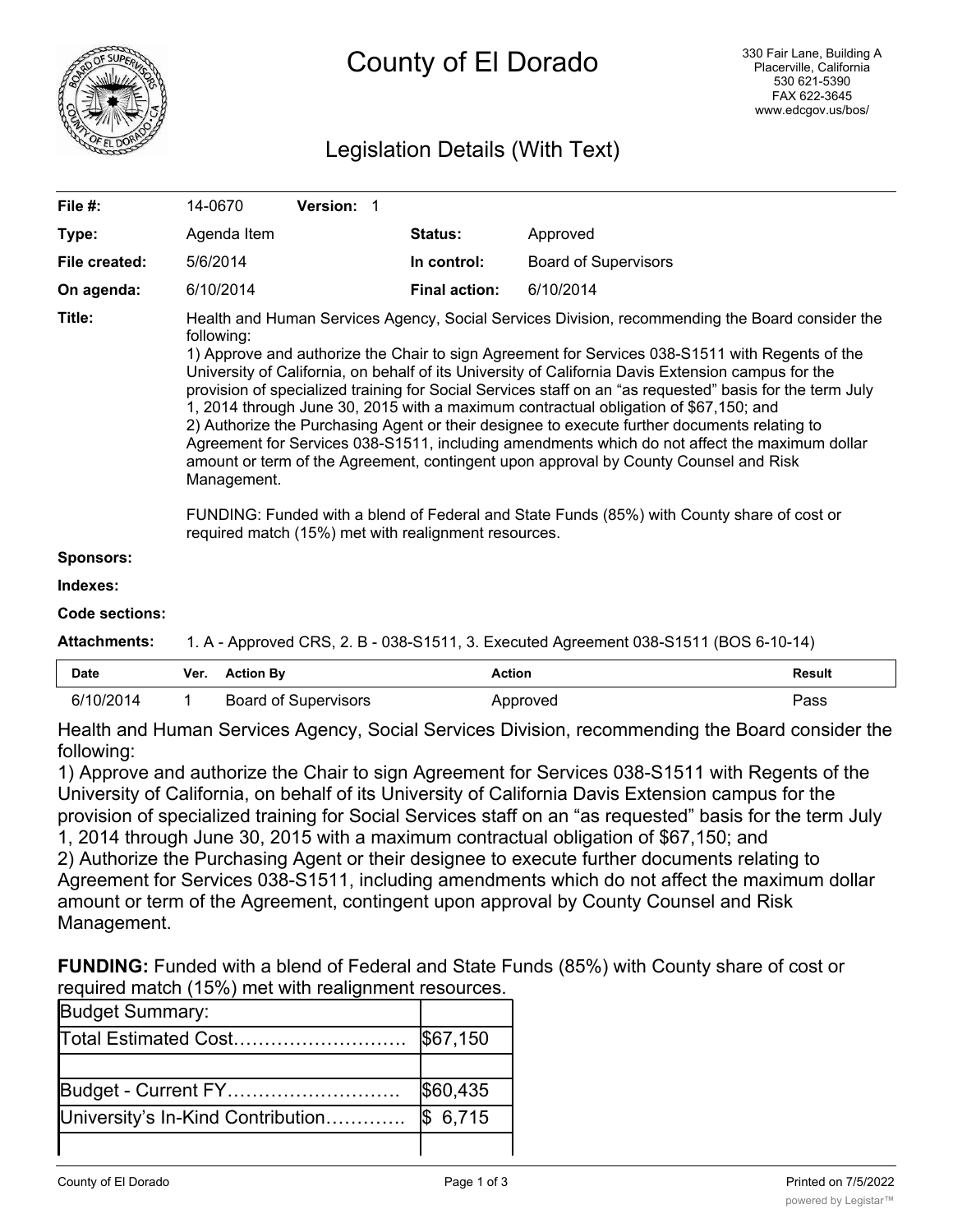# **File #:** 14-0670, **Version:** 1

| Total Funding Available   | \$67,150 |
|---------------------------|----------|
|                           |          |
| Change To Net County Cost | \$0.00   |

### **Fiscal Impact/Change to Net County Cost**

There is no change to the Net County Cost associated with this agenda item. Sufficient appropriations are included in the Fiscal Year 2014-15 budget. The County's maximum share of cost is \$60,435 with an in-kind contribution of \$6,715 for a total not-to-exceed amount of \$67,150.

#### **Background**

County of El Dorado's Health and Human Services Agency (HHSA) has contracted with Regents of the University of California, on behalf of its University of California Davis Extension campus for the provision of specialized training for Social Services staff since 2004.

California Department of Social Services Manual of Policies and Procedures Division 14 "Staff Development and Training" requires that each county's Social Services staff receive ongoing training to enhance technical skills, to improve the quality of case management, and to provide excellence in service delivery. The Regents of the University of California, on behalf of its University of California Davis Extension campus, has developed Agreement for Services 038-S1511 for the provision of professional trainings for HHSA during the period of July 1, 2014 through June 30, 2015 in the not-toexceed amount of \$67,150. The Agreement includes non-standard indemnity language stating that each party shall defend, indemnify, and hold the other party, its officers, employees, and agents harmless from and against any and all liability, loss, expense including reasonable attorneys' fees, or claims for injury or damages arising out of the performance of this Agreement. County Counsel approved this non-standard language, which has been in each of the prior Agreements with the Regents of the University of California.

### **Reason for Recommendation**

California Department of Social Services Manual of Policies and Procedures Division 14-410 requires HHSA to file an annual training plan to the State. Per the regulations, the staff training plan must reinforce existing knowledge of the programs, services, and legislation, as well as enable staff to acquire new skills and knowledge as a result of new legislation or new policies. The training programs offered by the Regents of the University of California are specifically designed for County Social Services departments and programs. Approval of Agreement for Services 038-S1511 will enable HHSA to meet specified mandates.

Failure to approve Agreement for Services 038-S1511 will result in HHSA facing challenges in complying with State mandates. It also will lead to difficulty in retaining a quality workforce, which ultimately will affect the quality of Social Service program delivery.

### **Clerk of the Board Follow Up Actions**

1) The Clerk of the Board to obtain the Chair's signature on the two (2) originals of Agreement for Services 038-S1511.

2) The Clerk of the Board to forward one (1) fully executed original Agreement to HHSA Contracts Unit at Briw Road for further processing.

### **Contact**

Don Ashton, M.P.A., Director